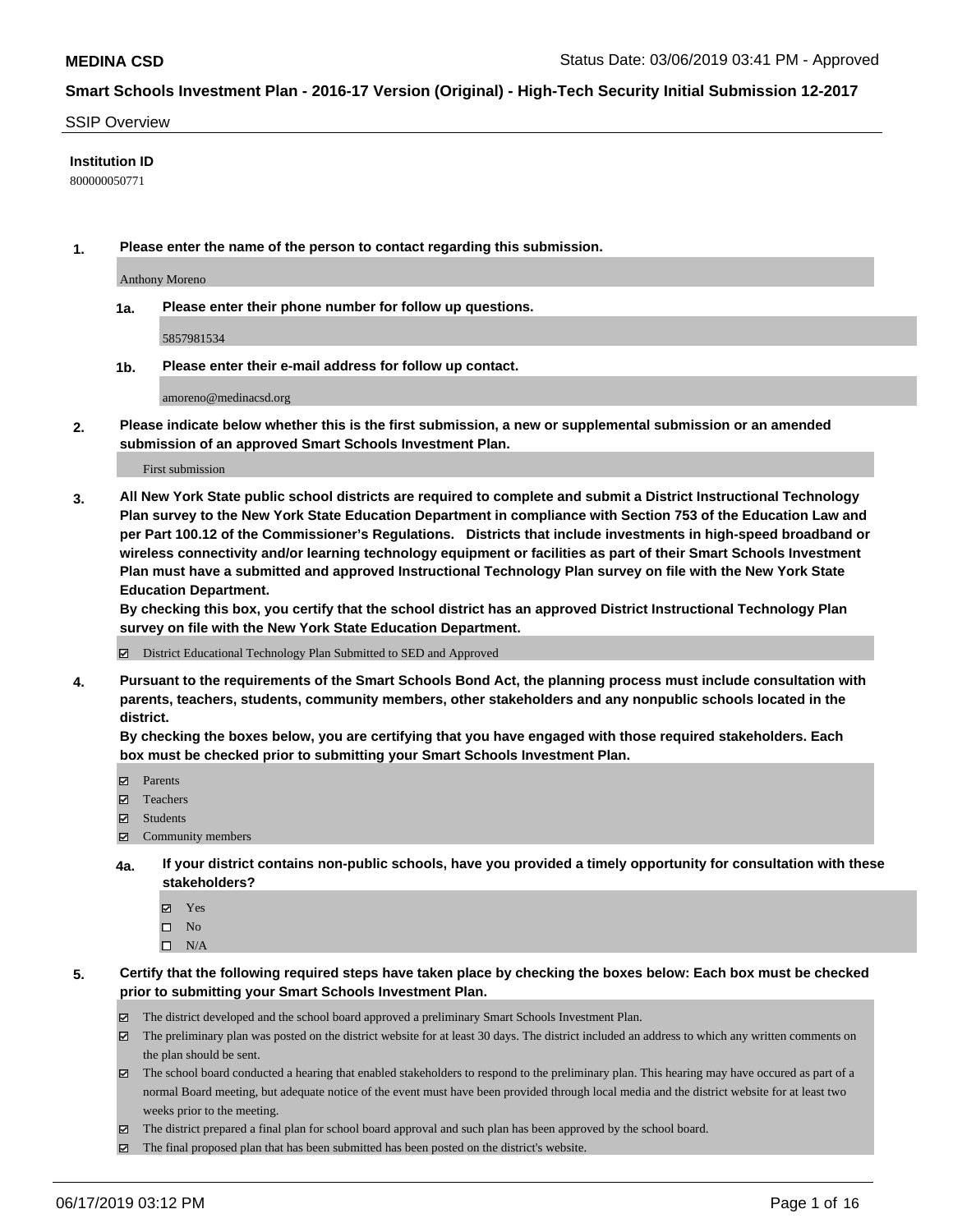SSIP Overview

**5a. Please upload the proposed Smart Schools Investment Plan (SSIP) that was posted on the district's website, along with any supporting materials. Note that this should be different than your recently submitted Educational Technology Survey. The Final SSIP, as approved by the School Board, should also be posted on the website and remain there during the course of the projects contained therein.**

MedinaCSD\_Initial-SSIP.pdf

**5b. Enter the webpage address where the final Smart Schools Investment Plan is posted. The Plan should remain posted for the life of the included projects.**

https://www.medinacsd.org/Page/46

**6. Please enter an estimate of the total number of students and staff that will benefit from this Smart Schools Investment Plan based on the cumulative projects submitted to date.**

1,890

**7. An LEA/School District may partner with one or more other LEA/School Districts to form a consortium to pool Smart Schools Bond Act funds for a project that meets all other Smart School Bond Act requirements. Each school district participating in the consortium will need to file an approved Smart Schools Investment Plan for the project and submit a signed Memorandum of Understanding that sets forth the details of the consortium including the roles of each respective district.**

 $\Box$  The district plans to participate in a consortium to partner with other school district(s) to implement a Smart Schools project.

#### **8. Please enter the name and 6-digit SED Code for each LEA/School District participating in the Consortium.**

| <b>Partner LEA/District</b> | ISED BEDS Code |
|-----------------------------|----------------|
| (No Response)               | (No Response)  |

#### **9. Please upload a signed Memorandum of Understanding with all of the participating Consortium partners.**

(No Response)

**10. Your district's Smart Schools Bond Act Allocation is:**

\$2,000,222

**11. Enter the budget sub-allocations by category that you are submitting for approval at this time. If you are not budgeting SSBA funds for a category, please enter 0 (zero.) If the value entered is \$0, you will not be required to complete that survey question.**

|                                       | Sub-<br><b>Allocations</b> |
|---------------------------------------|----------------------------|
| School Connectivity                   | l 0                        |
| Connectivity Projects for Communities | $\mathbf 0$                |
| <b>Classroom Technology</b>           | $\overline{0}$             |
| Pre-Kindergarten Classrooms           | $\Omega$                   |
| Replace Transportable Classrooms      | $\Omega$                   |
| High-Tech Security Features           | 235,256                    |
| Totals:                               | 235,256                    |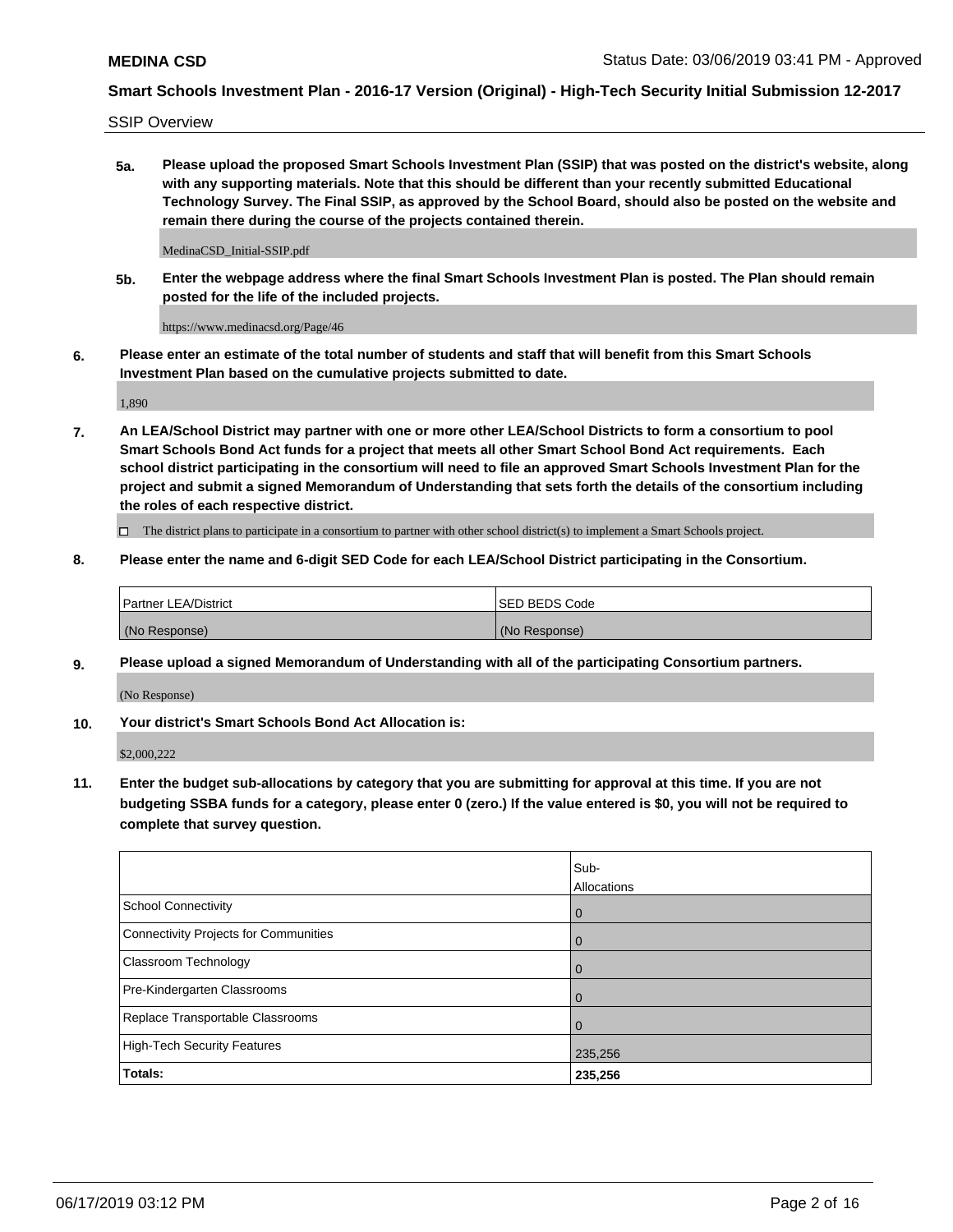School Connectivity

- **1. In order for students and faculty to receive the maximum benefit from the technology made available under the Smart Schools Bond Act, their school buildings must possess sufficient connectivity infrastructure to ensure that devices can be used during the school day. Smart Schools Investment Plans must demonstrate that:**
	- **• sufficient infrastructure that meets the Federal Communications Commission's 100 Mbps per 1,000 students standard currently exists in the buildings where new devices will be deployed, or**
	- **• is a planned use of a portion of Smart Schools Bond Act funds, or**
	- **• is under development through another funding source.**

**Smart Schools Bond Act funds used for technology infrastructure or classroom technology investments must increase the number of school buildings that meet or exceed the minimum speed standard of 100 Mbps per 1,000 students and staff within 12 months. This standard may be met on either a contracted 24/7 firm service or a "burstable" capability. If the standard is met under the burstable criteria, it must be:**

**1. Specifically codified in a service contract with a provider, and**

**2. Guaranteed to be available to all students and devices as needed, particularly during periods of high demand, such as computer-based testing (CBT) periods.**

**Please describe how your district already meets or is planning to meet this standard within 12 months of plan submission.**

(No Response)

**1a. If a district believes that it will be impossible to meet this standard within 12 months, it may apply for a waiver of this requirement, as described on the Smart Schools website. The waiver must be filed and approved by SED prior to submitting this survey.**

 $\Box$  By checking this box, you are certifying that the school district has an approved waiver of this requirement on file with the New York State Education Department.

#### **2. Connectivity Speed Calculator (Required)**

|                         | l Number of<br><b>Students</b> | Multiply by<br>100 Kbps | Divide by 1000 Current Speed<br>to Convert to<br>Required<br>l Speed in Mb | lin Mb           | Expected<br>Speed to be<br>Attained Within   Required<br>12 Months | <b>Expected Date</b><br>When<br>Speed Will be<br>Met |
|-------------------------|--------------------------------|-------------------------|----------------------------------------------------------------------------|------------------|--------------------------------------------------------------------|------------------------------------------------------|
| <b>Calculated Speed</b> | (No<br>Response)               | (No Response)           | (No<br>Response)                                                           | (No<br>Response) | (No<br>Response)                                                   | (No<br>Response)                                     |

**3. Describe how you intend to use Smart Schools Bond Act funds for high-speed broadband and/or wireless connectivity projects in school buildings.**

(No Response)

**4. Describe the linkage between the district's District Instructional Technology Plan and the proposed projects. (There should be a link between your response to this question and your response to Question 1 in Part E. Curriculum and Instruction "What are the district's plans to use digital connectivity and technology to improve teaching and learning?)**

(No Response)

**5. If the district wishes to have students and staff access the Internet from wireless devices within the school building, or in close proximity to it, it must first ensure that it has a robust Wi-Fi network in place that has sufficient bandwidth to meet user demand.**

**Please describe how you have quantified this demand and how you plan to meet this demand.**

(No Response)

**6. As indicated on Page 5 of the guidance, the Office of Facilities Planning will have to conduct a preliminary review**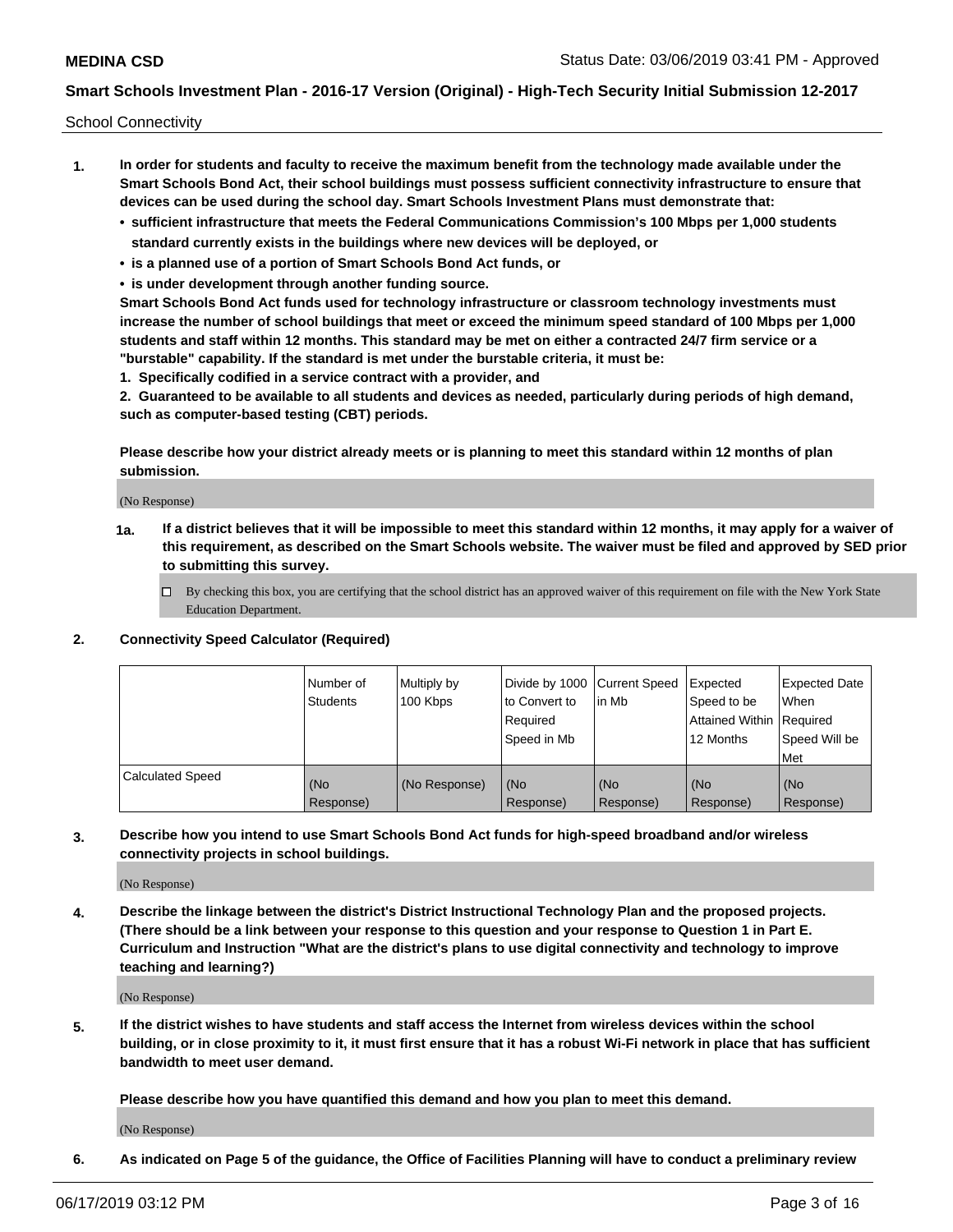School Connectivity

**of all capital projects, including connectivity projects.**

**Please indicate on a separate row each project number given to you by the Office of Facilities Planning.**

| Project Number |  |
|----------------|--|
| (No Response)  |  |
| (No Response)  |  |

**7. Certain high-tech security and connectivity infrastructure projects may be eligible for an expedited review process as determined by the Office of Facilities Planning.**

**Was your project deemed eligible for streamlined review?**

(No Response)

#### **8. Include the name and license number of the architect or engineer of record.**

| Name          | License Number |
|---------------|----------------|
| (No Response) | (No Response)  |

**9. If you are submitting an allocation for School Connectivity complete this table. Note that the calculated Total at the bottom of the table must equal the Total allocation for this category that you entered in the SSIP Overview overall budget.** 

|                                            | Sub-          |
|--------------------------------------------|---------------|
|                                            | Allocation    |
| Network/Access Costs                       | (No Response) |
| <b>Outside Plant Costs</b>                 | (No Response) |
| School Internal Connections and Components | (No Response) |
| <b>Professional Services</b>               | (No Response) |
| Testing                                    | (No Response) |
| <b>Other Upfront Costs</b>                 | (No Response) |
| <b>Other Costs</b>                         | (No Response) |
| Totals:                                    | 0             |

**10. Please detail the type, quantity, per unit cost and total cost of the eligible items under each sub-category. This is especially important for any expenditures listed under the "Other" category. All expenditures must be eligible for tax-exempt financing to be reimbursed through the SSBA. Sufficient detail must be provided so that we can verify this is the case. If you have any questions, please contact us directly through smartschools@nysed.gov. NOTE: Wireless Access Points should be included in this category, not under Classroom Educational Technology, except those that will be loaned/purchased for nonpublic schools.**

| Select the allowable expenditure | Item to be purchased | Quantity      | Cost per Item | <b>Total Cost</b> |
|----------------------------------|----------------------|---------------|---------------|-------------------|
| type.                            |                      |               |               |                   |
| Repeat to add another item under |                      |               |               |                   |
| each type.                       |                      |               |               |                   |
| (No Response)                    | (No Response)        | (No Response) | (No Response) | (No Response)     |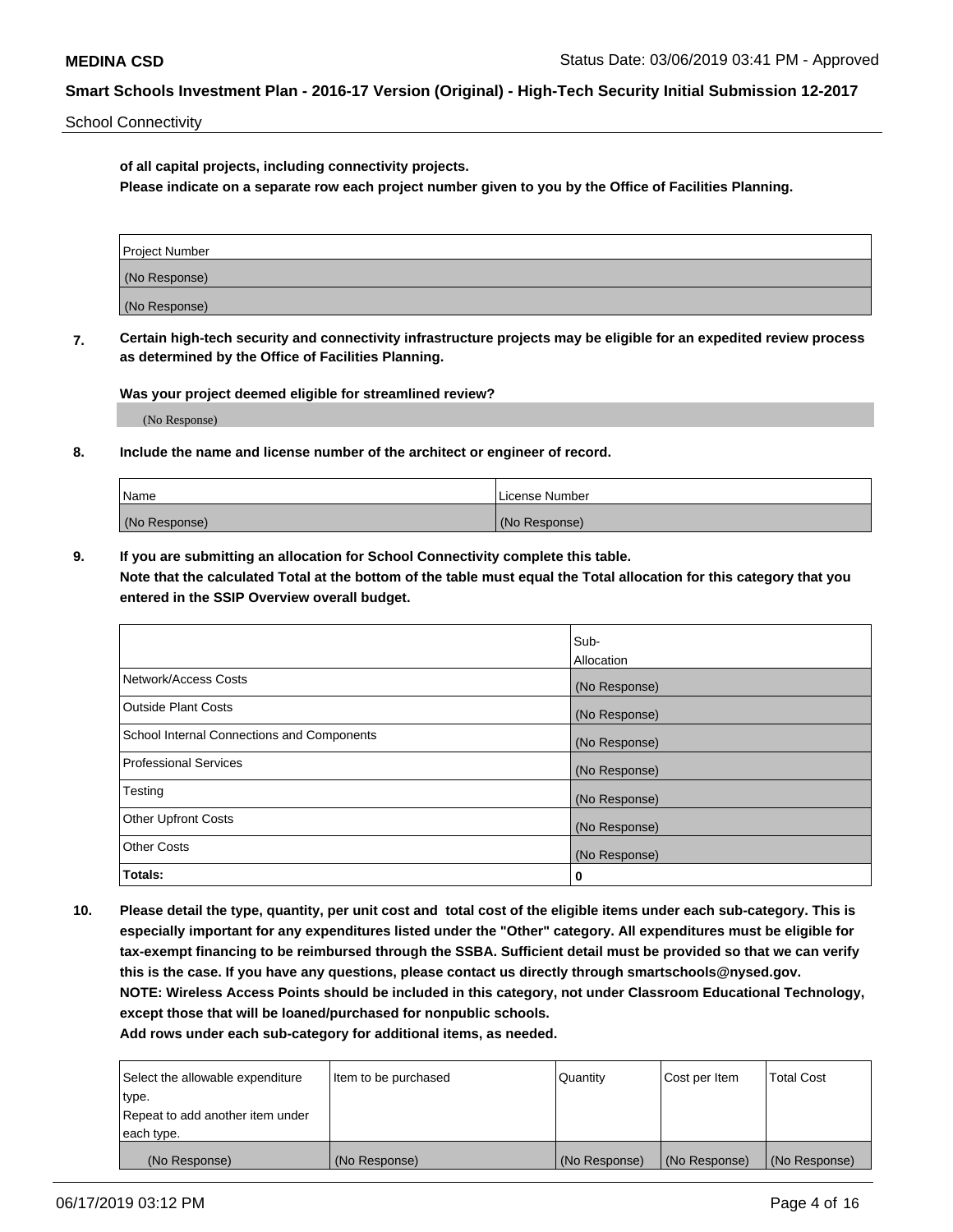Community Connectivity (Broadband and Wireless)

**1. Describe how you intend to use Smart Schools Bond Act funds for high-speed broadband and/or wireless connectivity projects in the community.**

(No Response)

**2. Please describe how the proposed project(s) will promote student achievement and increase student and/or staff access to the Internet in a manner that enhances student learning and/or instruction outside of the school day and/or school building.**

(No Response)

**3. Community connectivity projects must comply with all the necessary local building codes and regulations (building and related permits are not required prior to plan submission).**

 $\Box$  I certify that we will comply with all the necessary local building codes and regulations.

**4. Please describe the physical location of the proposed investment.**

(No Response)

**5. Please provide the initial list of partners participating in the Community Connectivity Broadband Project, along with their Federal Tax Identification (Employer Identification) number.**

| <b>Project Partners</b> | Federal ID#   |
|-------------------------|---------------|
| (No Response)           | (No Response) |

**6. If you are submitting an allocation for Community Connectivity, complete this table.**

**Note that the calculated Total at the bottom of the table must equal the Total allocation for this category that you entered in the SSIP Overview overall budget.**

|                              | Sub-Allocation |
|------------------------------|----------------|
| Network/Access Costs         | (No Response)  |
| Outside Plant Costs          | (No Response)  |
| <b>Tower Costs</b>           | (No Response)  |
| Customer Premises Equipment  | (No Response)  |
| <b>Professional Services</b> | (No Response)  |
| Testing                      | (No Response)  |
| <b>Other Upfront Costs</b>   | (No Response)  |
| <b>Other Costs</b>           | (No Response)  |
| Totals:                      | 0              |

**7. Please detail the type, quantity, per unit cost and total cost of the eligible items under each sub-category. This is especially important for any expenditures listed under the "Other" category. All expenditures must be capital-bond eligible to be reimbursed through the SSBA. If you have any questions, please contact us directly through smartschools@nysed.gov.**

| Select the allowable expenditure | Item to be purchased | Quantity      | Cost per Item | <b>Total Cost</b> |
|----------------------------------|----------------------|---------------|---------------|-------------------|
| type.                            |                      |               |               |                   |
| Repeat to add another item under |                      |               |               |                   |
| each type.                       |                      |               |               |                   |
| (No Response)                    | (No Response)        | (No Response) | (No Response) | (No Response)     |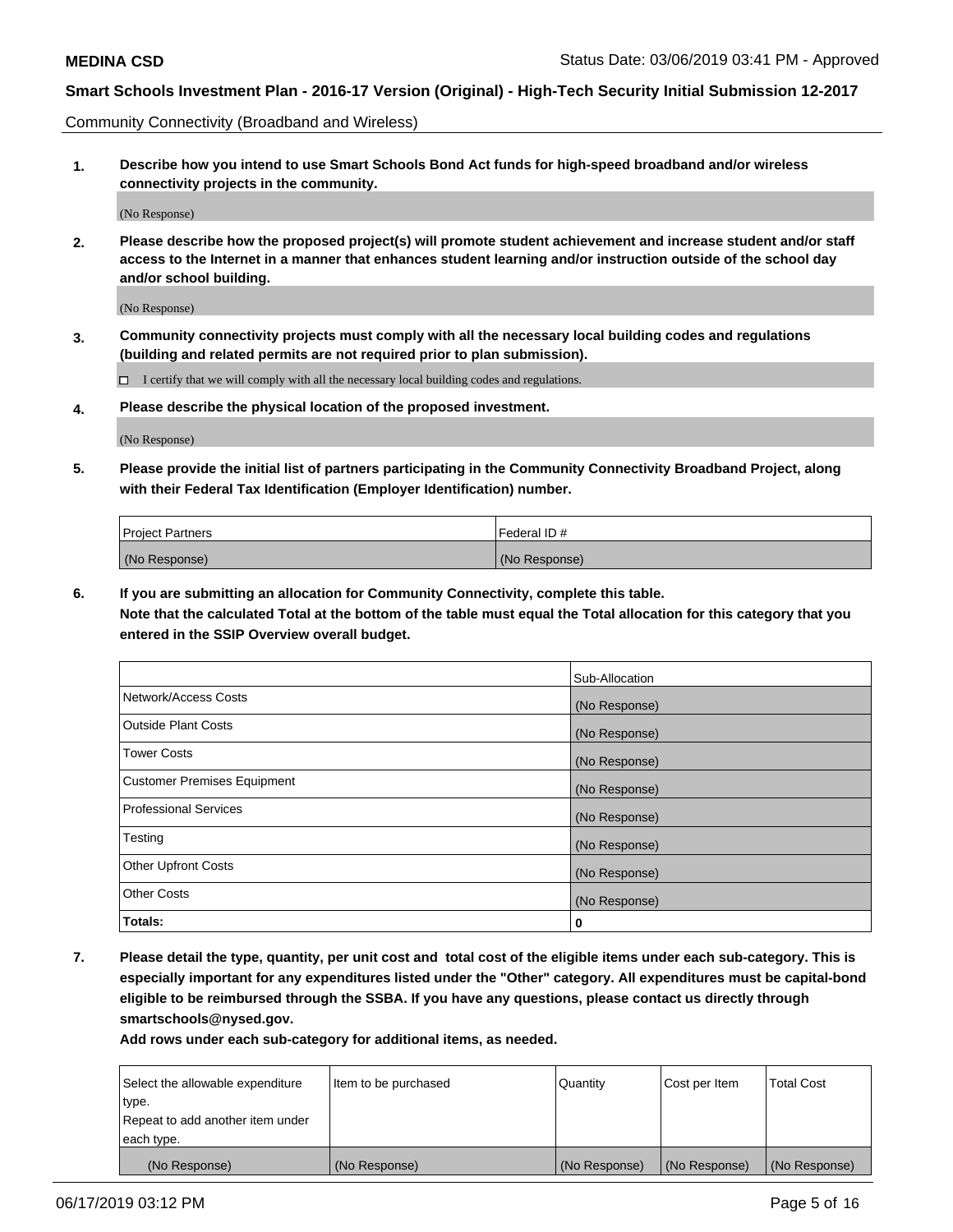#### Classroom Learning Technology

**1. In order for students and faculty to receive the maximum benefit from the technology made available under the Smart Schools Bond Act, their school buildings must possess sufficient connectivity infrastructure to ensure that devices can be used during the school day. Smart Schools Investment Plans must demonstrate that sufficient infrastructure that meets the Federal Communications Commission's 100 Mbps per 1,000 students standard currently exists in the buildings where new devices will be deployed, or is a planned use of a portion of Smart Schools Bond Act funds, or is under development through another funding source. Smart Schools Bond Act funds used for technology infrastructure or classroom technology investments must increase the number of school buildings that meet or exceed the minimum speed standard of 100 Mbps per 1,000 students and staff within 12 months. This standard may be met on either a contracted 24/7 firm service or a "burstable" capability. If the standard is met under the burstable criteria, it must be:**

**1. Specifically codified in a service contract with a provider, and**

**2. Guaranteed to be available to all students and devices as needed, particularly during periods of high demand, such as computer-based testing (CBT) periods.**

**Please describe how your district already meets or is planning to meet this standard within 12 months of plan submission.**

(No Response)

- **1a. If a district believes that it will be impossible to meet this standard within 12 months, it may apply for a waiver of this requirement, as described on the Smart Schools website. The waiver must be filed and approved by SED prior to submitting this survey.**
	- By checking this box, you are certifying that the school district has an approved waiver of this requirement on file with the New York State Education Department.

#### **2. Connectivity Speed Calculator (Required)**

|                         | I Number of<br>Students | Multiply by<br>100 Kbps | to Convert to<br>Required<br>Speed in Mb | Divide by 1000 Current Speed Expected<br>lin Mb | Speed to be<br>Attained Within Required<br>12 Months | Expected Date<br>When<br>Speed Will be<br>Met |
|-------------------------|-------------------------|-------------------------|------------------------------------------|-------------------------------------------------|------------------------------------------------------|-----------------------------------------------|
| <b>Calculated Speed</b> | (No<br>Response)        | (No Response)           | (No<br>Response)                         | (No<br>Response)                                | (No<br>Response)                                     | (No<br>Response)                              |

**3. If the district wishes to have students and staff access the Internet from wireless devices within the school building, or in close proximity to it, it must first ensure that it has a robust Wi-Fi network in place that has sufficient bandwidth to meet user demand.**

**Please describe how you have quantified this demand and how you plan to meet this demand.**

(No Response)

**4. All New York State public school districts are required to complete and submit an Instructional Technology Plan survey to the New York State Education Department in compliance with Section 753 of the Education Law and per Part 100.12 of the Commissioner's Regulations.**

**Districts that include educational technology purchases as part of their Smart Schools Investment Plan must have a submitted and approved Instructional Technology Plan survey on file with the New York State Education Department.**

- $\Box$  By checking this box, you are certifying that the school district has an approved Instructional Technology Plan survey on file with the New York State Education Department.
- **5. Describe the devices you intend to purchase and their compatibility with existing or planned platforms or systems. Specifically address the adequacy of each facility's electrical, HVAC and other infrastructure necessary to install and support the operation of the planned technology.**

(No Response)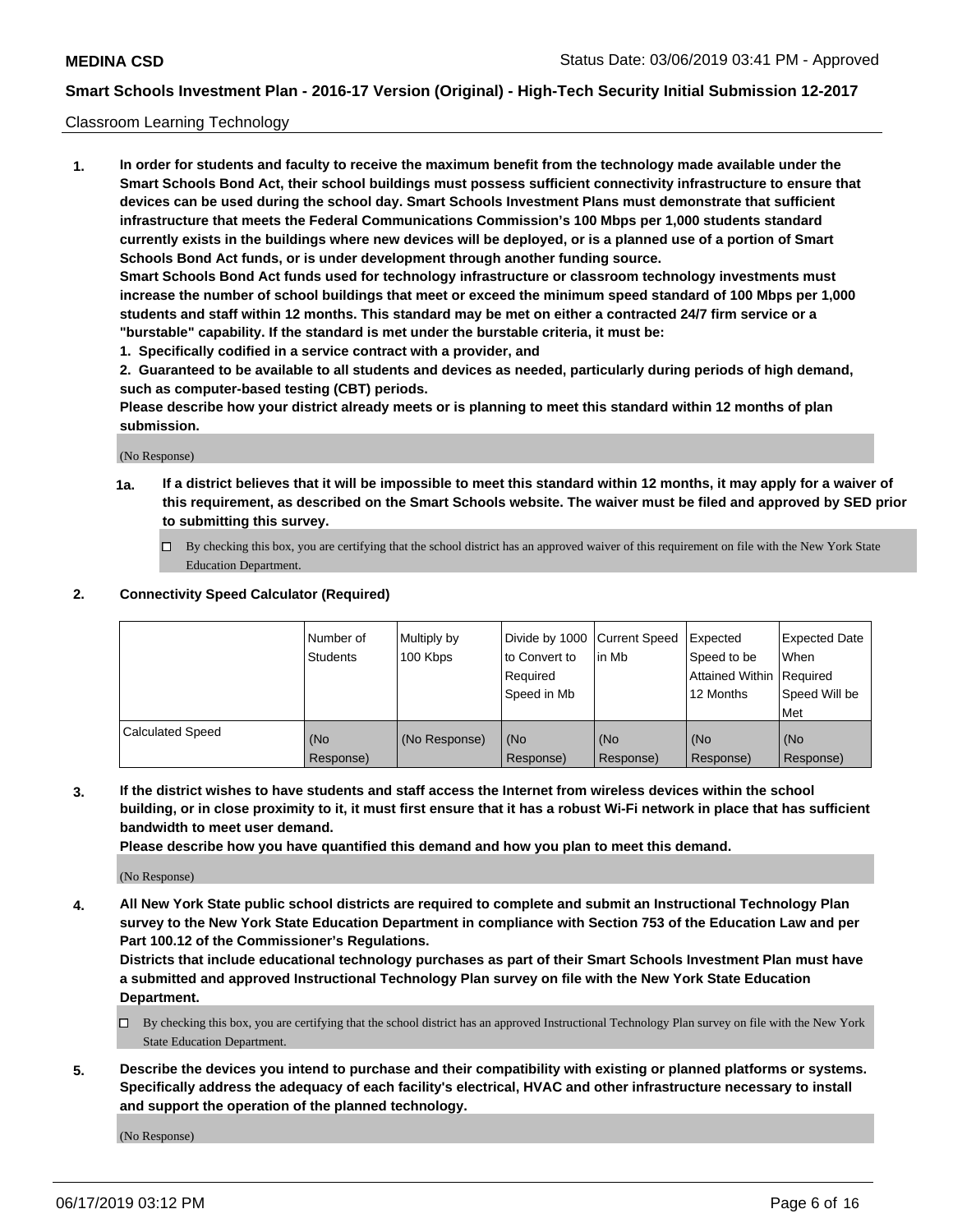#### Classroom Learning Technology

- **6. Describe how the proposed technology purchases will:**
	- **> enhance differentiated instruction;**
	- **> expand student learning inside and outside the classroom;**
	- **> benefit students with disabilities and English language learners; and**
	- **> contribute to the reduction of other learning gaps that have been identified within the district.**

**The expectation is that districts will place a priority on addressing the needs of students who struggle to succeed in a rigorous curriculum. Responses in this section should specifically address this concern and align with the district's Instructional Technology Plan (in particular Question 2 of E. Curriculum and Instruction: "Does the district's instructional technology plan address the needs of students with disabilities to ensure equitable access to instruction, materials and assessments?" and Question 3 of the same section: "Does the district's instructional technology plan address the provision of assistive technology specifically for students with disabilities to ensure access to and participation in the general curriculum?"**

(No Response)

**7. Where appropriate, describe how the proposed technology purchases will enhance ongoing communication with parents and other stakeholders and help the district facilitate technology-based regional partnerships, including distance learning and other efforts.**

(No Response)

**8. Describe the district's plan to provide professional development to ensure that administrators, teachers and staff can employ the technology purchased to enhance instruction successfully.**

**Note: This response should be aligned and expanded upon in accordance with your district's response to Question 1 of F. Professional Development of your Instructional Technology Plan: "Please provide a summary of professional development offered to teachers and staff, for the time period covered by this plan, to support technology to enhance teaching and learning. Please include topics, audience and method of delivery within your summary."**

(No Response)

- **9. Districts must contact the SUNY/CUNY teacher preparation program that supplies the largest number of the district's new teachers to request advice on innovative uses and best practices at the intersection of pedagogy and educational technology.**
	- By checking this box, you certify that you have contacted the SUNY/CUNY teacher preparation program that supplies the largest number of your new teachers to request advice on these issues.
	- **9a. Please enter the name of the SUNY or CUNY Institution that you contacted.**

(No Response)

**9b. Enter the primary Institution phone number.**

(No Response)

**9c. Enter the name of the contact person with whom you consulted and/or will be collaborating with on innovative uses of technology and best practices.**

(No Response)

**10. A district whose Smart Schools Investment Plan proposes the purchase of technology devices and other hardware must account for nonpublic schools in the district.**

**Are there nonpublic schools within your school district?**

Yes

 $\square$  No

**11. Nonpublic Classroom Technology Loan Calculator**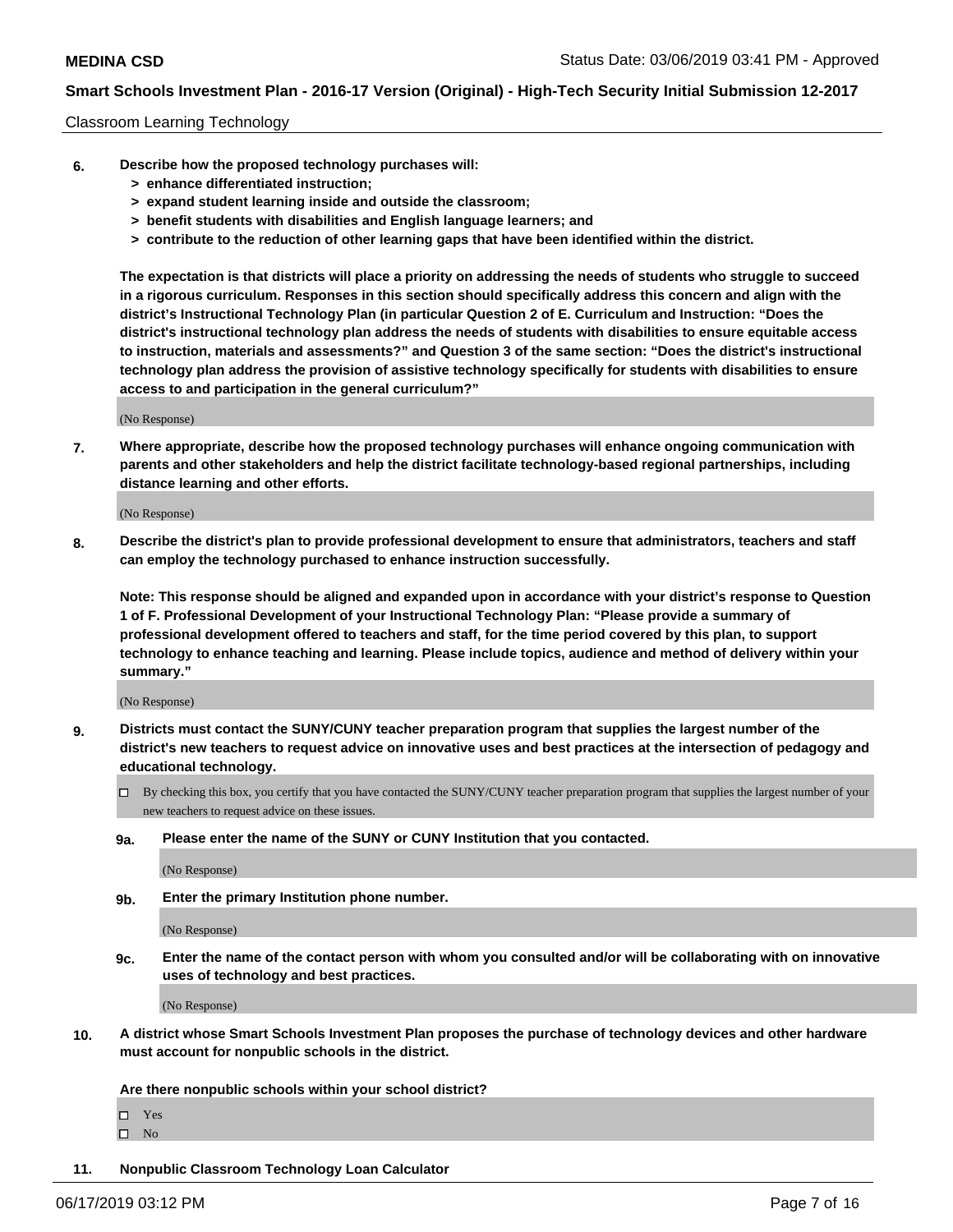#### Classroom Learning Technology

**The Smart Schools Bond Act provides that any Classroom Learning Technology purchases made using Smart Schools funds shall be lent, upon request, to nonpublic schools in the district. However, no school district shall be required to loan technology in amounts greater than the total obtained and spent on technology pursuant to the Smart Schools Bond Act and the value of such loan may not exceed the total of \$250 multiplied by the nonpublic school enrollment in the base year at the time of enactment. See:**

**http://www.p12.nysed.gov/mgtserv/smart\_schools/docs/Smart\_Schools\_Bond\_Act\_Guidance\_04.27.15\_Final.pdf.**

|                                       | 1. Classroom<br>Technology<br>Sub-allocation | 2. Public<br>l Enrollment<br>$(2014-15)$ | l 3. Nonpublic<br>l Enrollment<br>$(2014 - 15)$ | l 4. Sum of<br>Public and<br>l Nonpublic<br>Enrollment                                        | 15. Total Per<br>Pupil Sub-<br>l allocation | l 6. Total<br>Nonpublic Loan<br>Amount |
|---------------------------------------|----------------------------------------------|------------------------------------------|-------------------------------------------------|-----------------------------------------------------------------------------------------------|---------------------------------------------|----------------------------------------|
| Calculated Nonpublic Loan<br>l Amount |                                              |                                          |                                                 | (No Response)   (No Response)   (No Response)   (No Response)   (No Response)   (No Response) |                                             |                                        |

**12. To ensure the sustainability of technology purchases made with Smart Schools funds, districts must demonstrate a long-term plan to maintain and replace technology purchases supported by Smart Schools Bond Act funds. This sustainability plan shall demonstrate a district's capacity to support recurring costs of use that are ineligible for Smart Schools Bond Act funding such as device maintenance, technical support, Internet and wireless fees, maintenance of hotspots, staff professional development, building maintenance and the replacement of incidental items. Further, such a sustainability plan shall include a long-term plan for the replacement of purchased devices and equipment at the end of their useful life with other funding sources.**

 $\Box$  By checking this box, you certify that the district has a sustainability plan as described above.

**13. Districts must ensure that devices purchased with Smart Schools Bond funds will be distributed, prepared for use, maintained and supported appropriately. Districts must maintain detailed device inventories in accordance with generally accepted accounting principles.**

By checking this box, you certify that the district has a distribution and inventory management plan and system in place.

**14. If you are submitting an allocation for Classroom Learning Technology complete this table. Note that the calculated Total at the bottom of the table must equal the Total allocation for this category that you entered in the SSIP Overview overall budget.**

|                          | Sub-Allocation |
|--------------------------|----------------|
| Interactive Whiteboards  | (No Response)  |
| <b>Computer Servers</b>  | (No Response)  |
| <b>Desktop Computers</b> | (No Response)  |
| <b>Laptop Computers</b>  | (No Response)  |
| <b>Tablet Computers</b>  | (No Response)  |
| <b>Other Costs</b>       | (No Response)  |
| Totals:                  | 0              |

**15. Please detail the type, quantity, per unit cost and total cost of the eligible items under each sub-category. This is especially important for any expenditures listed under the "Other" category. All expenditures must be capital-bond eligible to be reimbursed through the SSBA. If you have any questions, please contact us directly through smartschools@nysed.gov.**

**Please specify in the "Item to be Purchased" field which specific expenditures and items are planned to meet the district's nonpublic loan requirement, if applicable.**

**NOTE: Wireless Access Points that will be loaned/purchased for nonpublic schools should ONLY be included in this category, not under School Connectivity, where public school districts would list them.**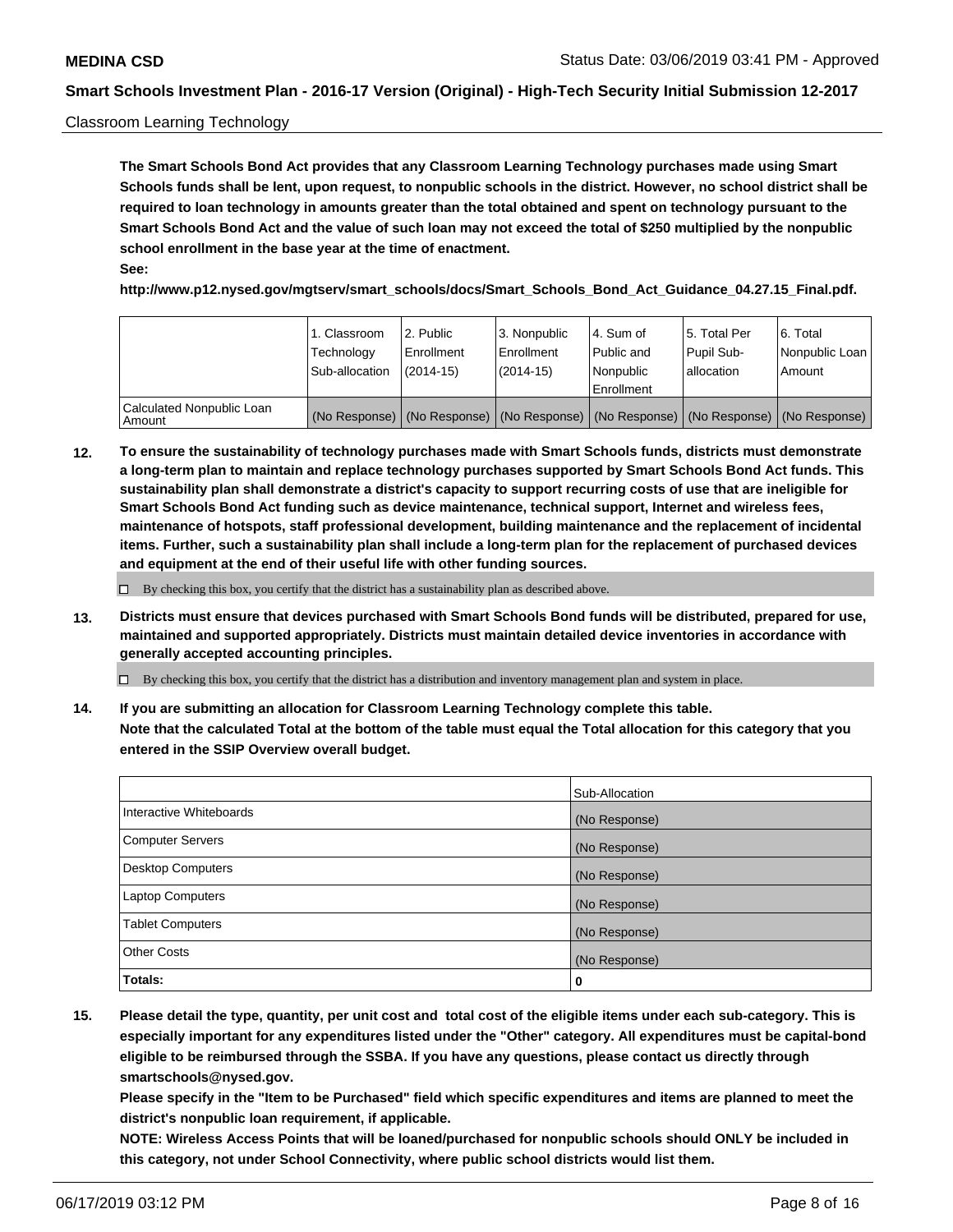Classroom Learning Technology

| Select the allowable expenditure | Iltem to be Purchased | Quantity      | Cost per Item | <b>Total Cost</b> |
|----------------------------------|-----------------------|---------------|---------------|-------------------|
| type.                            |                       |               |               |                   |
| Repeat to add another item under |                       |               |               |                   |
| each type.                       |                       |               |               |                   |
| (No Response)                    | (No Response)         | (No Response) | (No Response) | (No Response)     |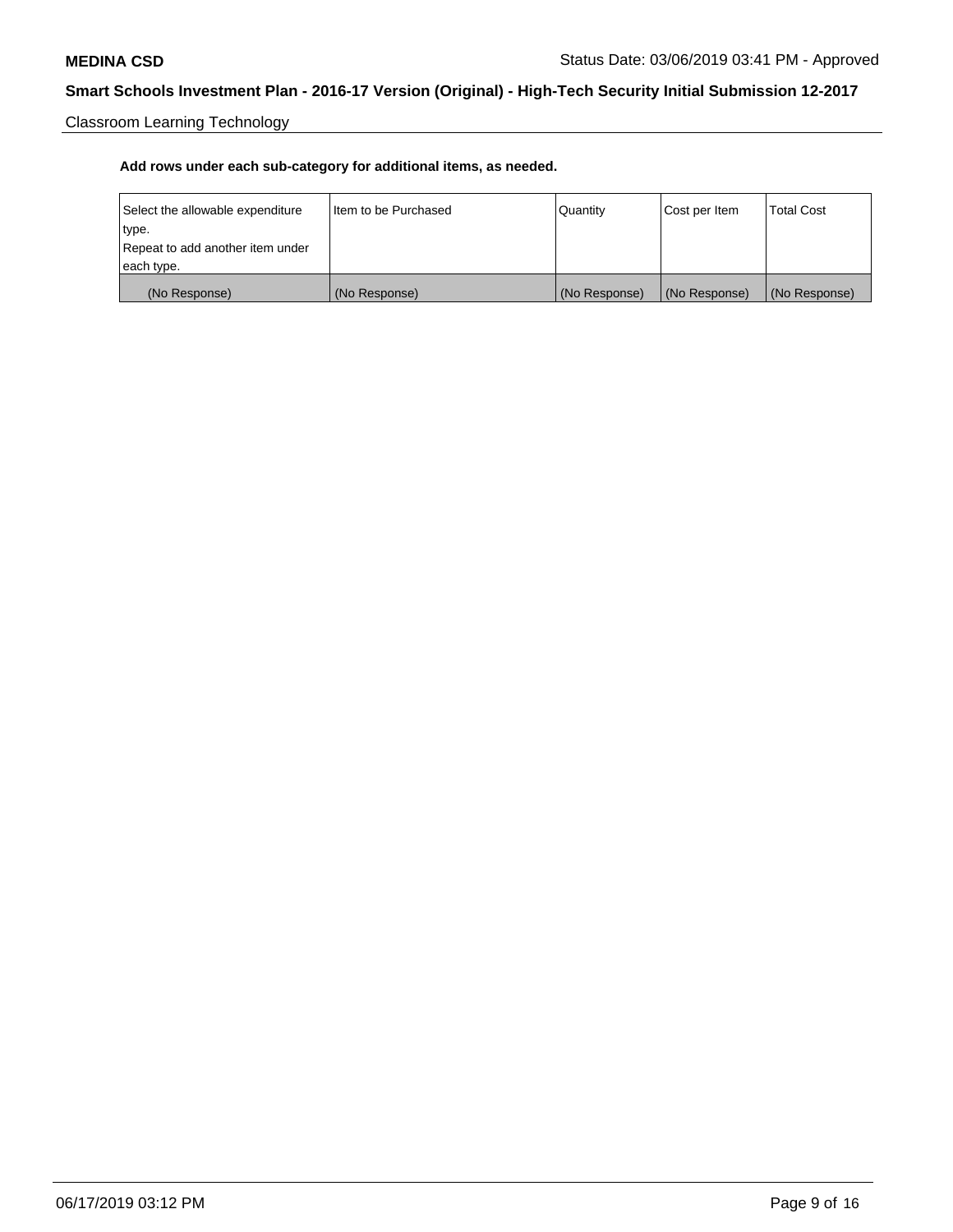#### Pre-Kindergarten Classrooms

**1. Provide information regarding how and where the district is currently serving pre-kindergarten students and justify the need for additional space with enrollment projections over 3 years.**

(No Response)

- **2. Describe the district's plan to construct, enhance or modernize education facilities to accommodate prekindergarten programs. Such plans must include:**
	- **Specific descriptions of what the district intends to do to each space;**
	- **An affirmation that pre-kindergarten classrooms will contain a minimum of 900 square feet per classroom;**
	- **The number of classrooms involved;**
	- **The approximate construction costs per classroom; and**
	- **Confirmation that the space is district-owned or has a long-term lease that exceeds the probable useful life of the improvements.**

(No Response)

**3. Smart Schools Bond Act funds may only be used for capital construction costs. Describe the type and amount of additional funds that will be required to support ineligible ongoing costs (e.g. instruction, supplies) associated with any additional pre-kindergarten classrooms that the district plans to add.**

(No Response)

**4. All plans and specifications for the erection, repair, enlargement or remodeling of school buildings in any public school district in the State must be reviewed and approved by the Commissioner. Districts that plan capital projects using their Smart Schools Bond Act funds will undergo a Preliminary Review Process by the Office of Facilities Planning.**

**Please indicate on a separate row each project number given to you by the Office of Facilities Planning.**

| Project Number |  |
|----------------|--|
| (No Response)  |  |
|                |  |

**5. If you have made an allocation for Pre-Kindergarten Classrooms, complete this table.**

**Note that the calculated Total at the bottom of the table must equal the Total allocation for this category that you entered in the SSIP Overview overall budget.**

|                                          | Sub-Allocation |
|------------------------------------------|----------------|
| Construct Pre-K Classrooms               | (No Response)  |
| Enhance/Modernize Educational Facilities | (No Response)  |
| <b>Other Costs</b>                       | (No Response)  |
| Totals:                                  | 0              |

**6. Please detail the type, quantity, per unit cost and total cost of the eligible items under each sub-category. This is especially important for any expenditures listed under the "Other" category. All expenditures must be capital-bond eligible to be reimbursed through the SSBA. If you have any questions, please contact us directly through smartschools@nysed.gov.**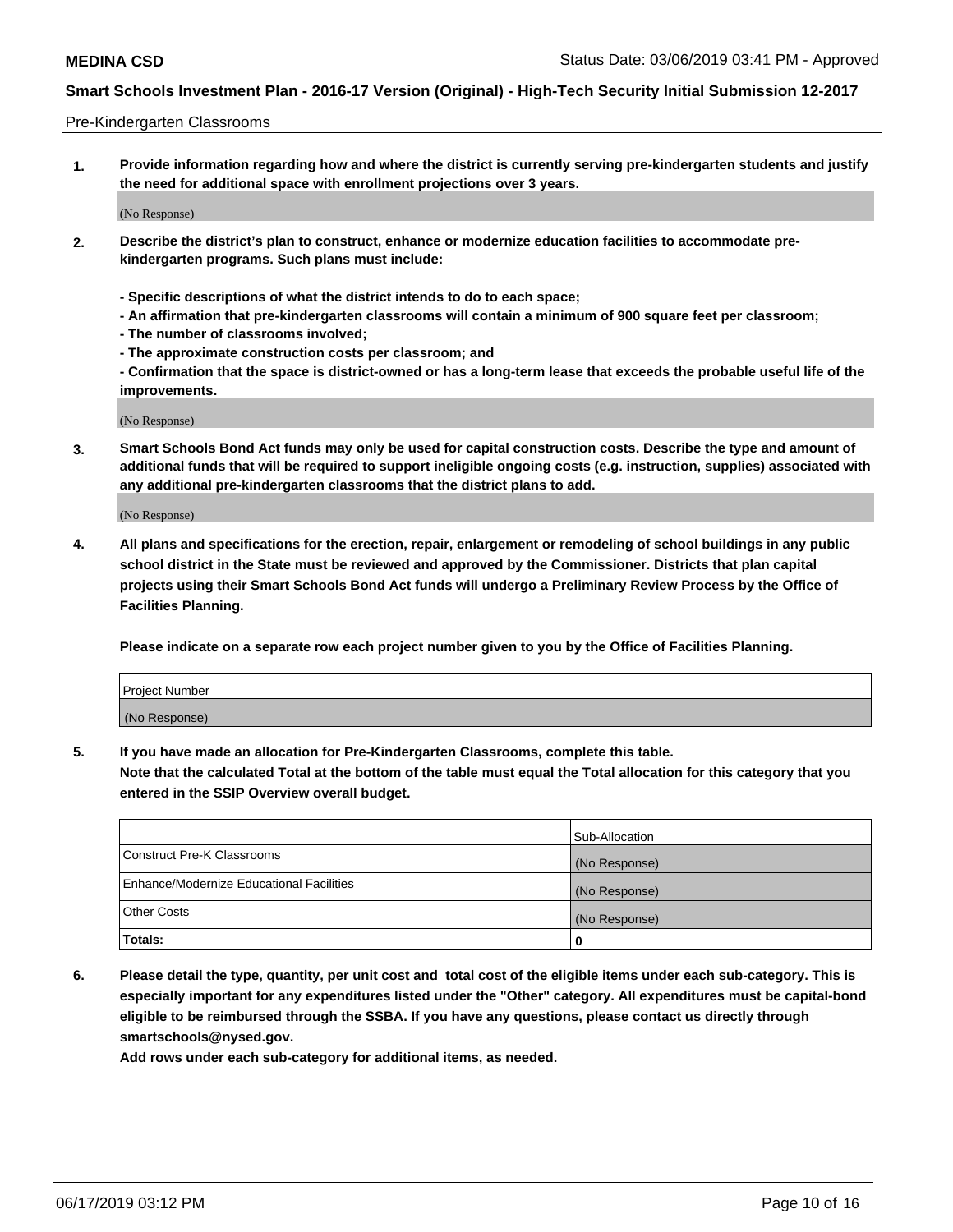Pre-Kindergarten Classrooms

| Select the allowable expenditure | Item to be purchased | Quantity      | Cost per Item | <b>Total Cost</b> |
|----------------------------------|----------------------|---------------|---------------|-------------------|
| type.                            |                      |               |               |                   |
| Repeat to add another item under |                      |               |               |                   |
| each type.                       |                      |               |               |                   |
| (No Response)                    | (No Response)        | (No Response) | (No Response) | (No Response)     |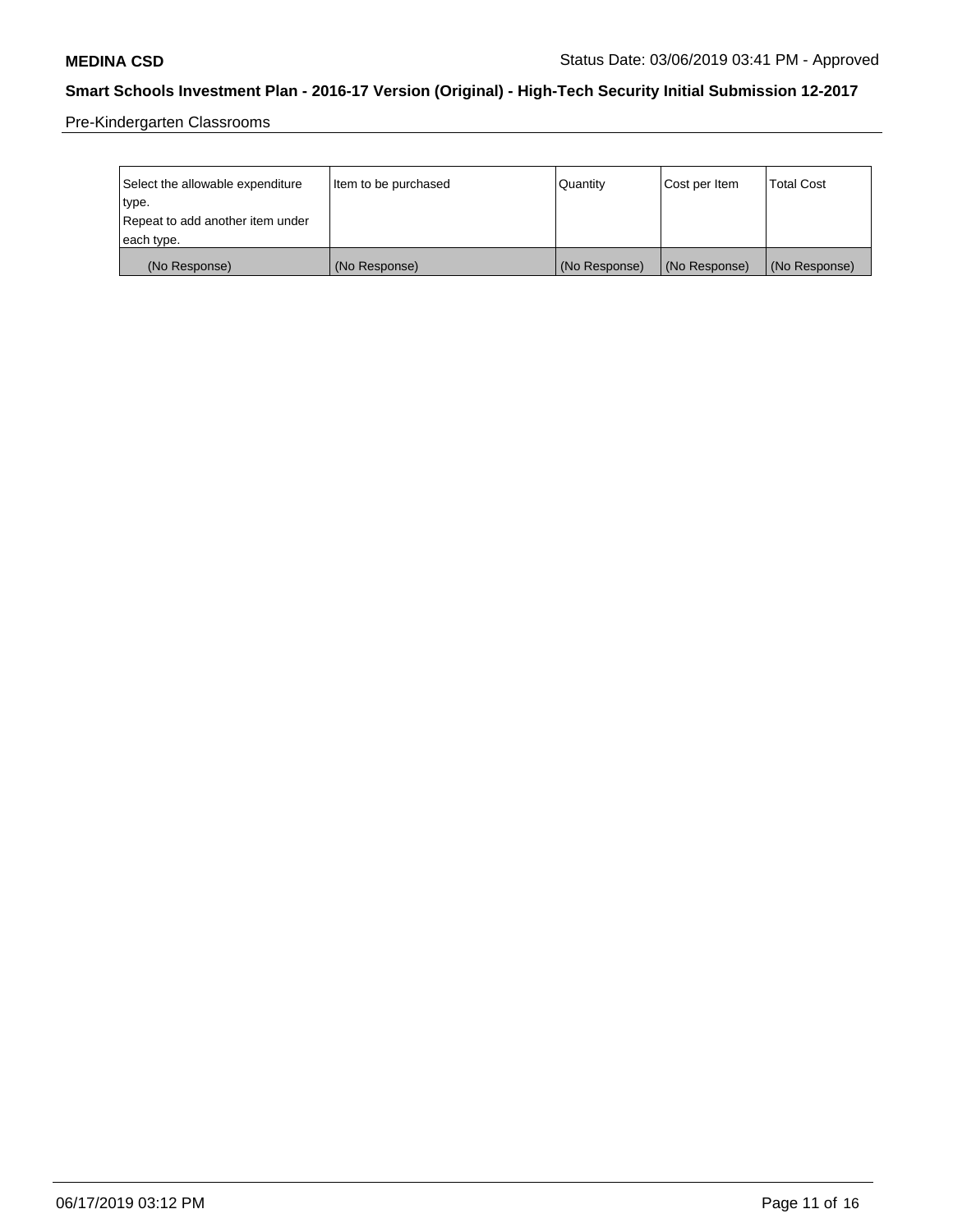Replace Transportable Classrooms

**1. Describe the district's plan to construct, enhance or modernize education facilities to provide high-quality instructional space by replacing transportable classrooms.**

(No Response)

**2. All plans and specifications for the erection, repair, enlargement or remodeling of school buildings in any public school district in the State must be reviewed and approved by the Commissioner. Districts that plan capital projects using their Smart Schools Bond Act funds will undergo a Preliminary Review Process by the Office of Facilities Planning.**

**Please indicate on a separate row each project number given to you by the Office of Facilities Planning.**

| Project Number |  |
|----------------|--|
|                |  |
|                |  |
|                |  |
|                |  |
| (No Response)  |  |
|                |  |
|                |  |
|                |  |

**3. For large projects that seek to blend Smart Schools Bond Act dollars with other funds, please note that Smart Schools Bond Act funds can be allocated on a pro rata basis depending on the number of new classrooms built that directly replace transportable classroom units.**

**If a district seeks to blend Smart Schools Bond Act dollars with other funds describe below what other funds are being used and what portion of the money will be Smart Schools Bond Act funds.**

(No Response)

**4. If you have made an allocation for Replace Transportable Classrooms, complete this table. Note that the calculated Total at the bottom of the table must equal the Total allocation for this category that you entered in the SSIP Overview overall budget.**

|                                                | Sub-Allocation |
|------------------------------------------------|----------------|
| Construct New Instructional Space              | (No Response)  |
| Enhance/Modernize Existing Instructional Space | (No Response)  |
| <b>Other Costs</b>                             | (No Response)  |
| Totals:                                        | 0              |

**5. Please detail the type, quantity, per unit cost and total cost of the eligible items under each sub-category. This is especially important for any expenditures listed under the "Other" category. All expenditures must be capital-bond eligible to be reimbursed through the SSBA. If you have any questions, please contact us directly through smartschools@nysed.gov.**

| Select the allowable expenditure | Item to be purchased | Quantity      | Cost per Item | Total Cost    |
|----------------------------------|----------------------|---------------|---------------|---------------|
| type.                            |                      |               |               |               |
| Repeat to add another item under |                      |               |               |               |
| each type.                       |                      |               |               |               |
| (No Response)                    | (No Response)        | (No Response) | (No Response) | (No Response) |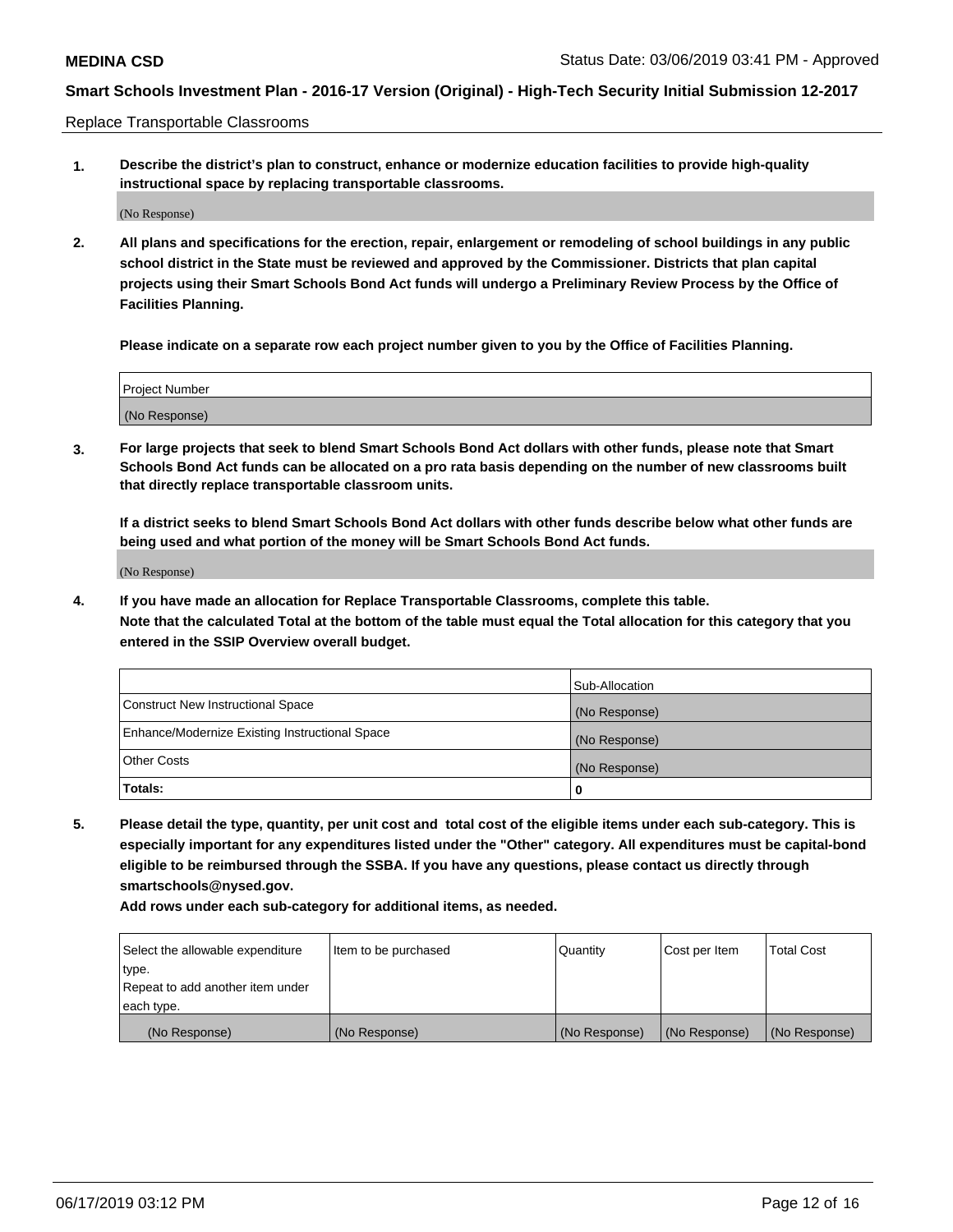High-Tech Security Features

### **1. Describe how you intend to use Smart Schools Bond Act funds to install high-tech security features in school buildings and on school campuses.**

The District shall provide a new VOIP phone system, which will replace the existing, end of life phone system. The upgrade will provide the district with a stable security communications platform. This new system will allow for district wide communications through the phones, reducing the dependence on the districts' older public address systems. New VOIP phones will be installed in every classroom and office throughout the district.

**2. All plans and specifications for the erection, repair, enlargement or remodeling of school buildings in any public school district in the State must be reviewed and approved by the Commissioner. Districts that plan capital projects using their Smart Schools Bond Act funds will undergo a Preliminary Review Process by the Office of Facilities Planning.** 

**Please indicate on a separate row each project number given to you by the Office of Facilities Planning.**

Project Number 45-08-01-06-7-999-001

- **3. Was your project deemed eligible for streamlined Review?**
	- Yes
	- $\boxtimes$  No
- **4. Include the name and license number of the architect or engineer of record.**

| Name        | License Number |
|-------------|----------------|
| Scott Jones | 204341         |

**5. If you have made an allocation for High-Tech Security Features, complete this table. Note that the calculated Total at the bottom of the table must equal the Total allocation for this category that you entered in the SSIP Overview overall budget.**

|                                                      | Sub-Allocation |
|------------------------------------------------------|----------------|
| Capital-Intensive Security Project (Standard Review) | (No Response)  |
| <b>Electronic Security System</b>                    | 235,256        |
| <b>Entry Control System</b>                          | (No Response)  |
| Approved Door Hardening Project                      | (No Response)  |
| <b>Other Costs</b>                                   | (No Response)  |
| Totals:                                              | 235,256        |

**6. Please detail the type, quantity, per unit cost and total cost of the eligible items under each sub-category. This is especially important for any expenditures listed under the "Other" category. All expenditures must be capital-bond eligible to be reimbursed through the SSBA. If you have any questions, please contact us directly through smartschools@nysed.gov.**

| Select the allowable expenditure  | Item to be purchased               | Quantity | Cost per Item | <b>Total Cost</b> |
|-----------------------------------|------------------------------------|----------|---------------|-------------------|
| 'type.                            |                                    |          |               |                   |
| Repeat to add another item under  |                                    |          |               |                   |
| each type.                        |                                    |          |               |                   |
| <b>Electronic Security System</b> | **Cisco Business Edition 6000H Svr | 2.00     | 9.970         | 19,940            |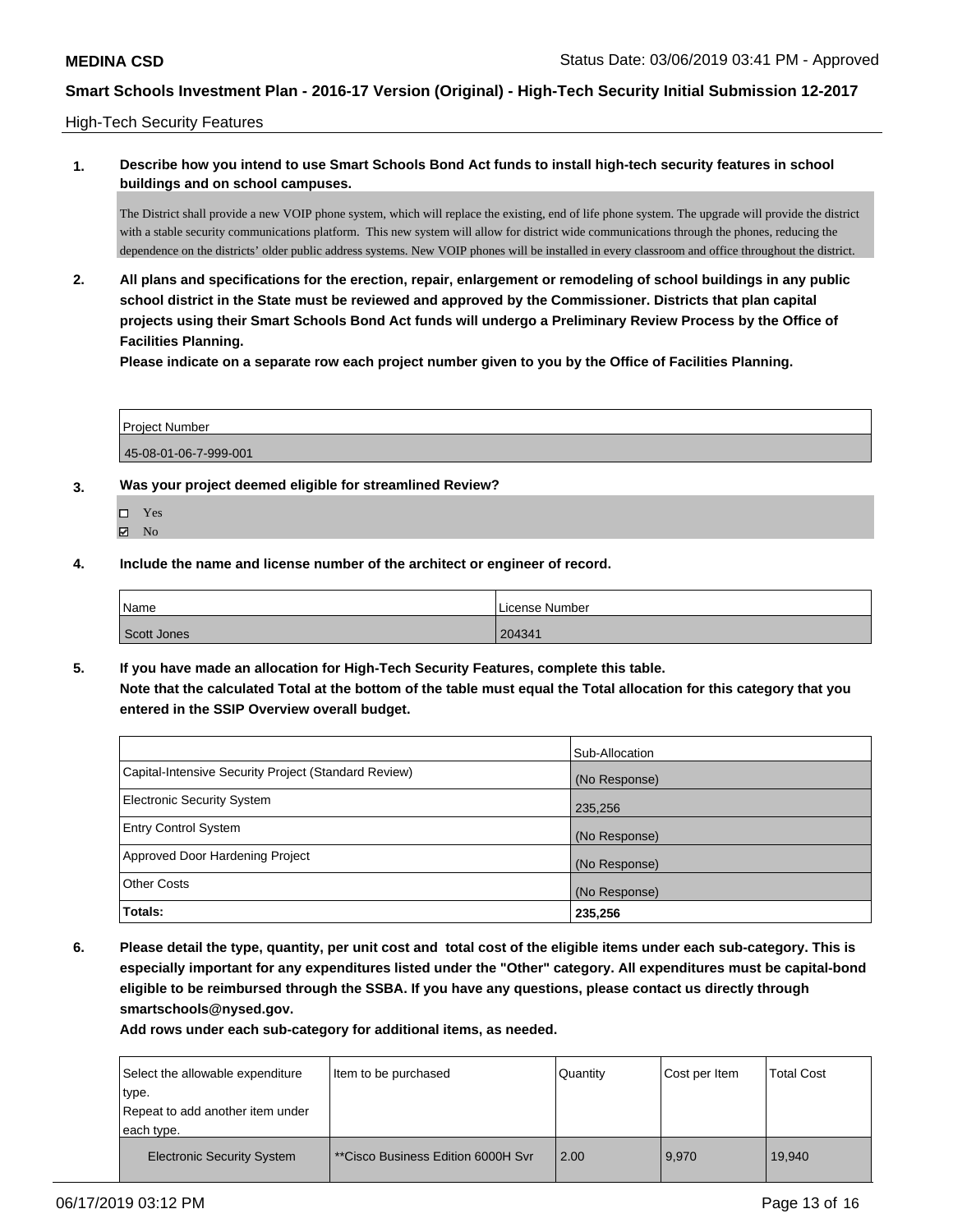High-Tech Security Features

| Select the allowable expenditure<br>type.<br>Repeat to add another item under<br>each type. | Item to be purchased                                                        | Quantity | Cost per Item | <b>Total Cost</b> |
|---------------------------------------------------------------------------------------------|-----------------------------------------------------------------------------|----------|---------------|-------------------|
|                                                                                             | (M5)                                                                        |          |               |                   |
| <b>Electronic Security System</b>                                                           | **Cisco ISR 4331 UC Bundle, PVDM4-<br>32, UC License                        | 2.00     | 2,570         | 5,140             |
| <b>Electronic Security System</b>                                                           | **4-port Network Interface Module -<br>FXO (Universal)                      | 4.00     | 445           | 1,780             |
| <b>Electronic Security System</b>                                                           | **32-channel DSP module                                                     | 1.00     | 709           | 709               |
| <b>Electronic Security System</b>                                                           | **Cisco VG204XM Analog Voice<br>Gateway                                     | 2.00     | 660           | 1,320             |
| <b>Electronic Security System</b>                                                           | **Cisco IP Phone 8841                                                       | 226.00   | 230           | 51,980            |
| <b>Electronic Security System</b>                                                           | **Wall Mount Kit for Cisco IP Phone<br>8800 Series                          | 41.00    | 36            | 1,476             |
| <b>Electronic Security System</b>                                                           | **Cisco IP Conference Phone 8832                                            | 1.00     | 817           | 817               |
| <b>Electronic Security System</b>                                                           | **Installation and configuration of<br>phones, phone servers                | 1.00     | 37,500        | 37,500            |
| <b>Electronic Security System</b>                                                           | **Electrician Labor (cabling and phone<br>mounting in 36 needed locations)  | 1.00     | 18,900        | 18,900            |
| <b>Electronic Security System</b>                                                           | **Cisco IP Phone 8851                                                       | 45.00    | 275           | 12,375            |
| <b>Electronic Security System</b>                                                           | **Cisco ISR 4331 UC Bundle, PVDM4-<br>32, UC L                              | 2.00     | 710           | 1,420             |
| <b>Electronic Security System</b>                                                           | **1 port Multiflex Trunk Voice/Clear-<br>channel Data T1/E1 Module          | 1.00     | 709           | 709               |
| <b>Electronic Security System</b>                                                           | **1 Yr Warranty SNTC-8X5XNBD<br>Cisco Business Edition 6000H (M5)<br>Applia | 2.00     | 330           | 660               |
| <b>Electronic Security System</b>                                                           | **1 Yr Warranty SNTC-8X5XNBD<br>Cisco VG204 Analog V                        | 2.00     | 71            | 142               |
| <b>Electronic Security System</b>                                                           | **Cisco VG202XM Analog Voice<br>Gateway                                     | 3.00     | 396           | 1,188             |
| <b>Electronic Security System</b>                                                           | **1 Yr Warranty SNTC-8X5XNBD<br>Cisco VG202XM Analog                        | 3.00     | 44            | 132               |
| <b>Electronic Security System</b>                                                           | **Cisco ISR 4351 UC Bundle, PVDM4-<br>64, UC License                        | 1.00     | 6,230         | 6,230             |
| <b>Electronic Security System</b>                                                           | **1 Yr SNTC-24X7X4 Cisco ISR 4351<br>UC Bundle, PVDM4-64, UC L              | 1.00     | 1,555         | 1,555             |
| <b>Electronic Security System</b>                                                           | **Cisco ISR 4321 Bundle, w/UC<br>License                                    | 1.00     | 1,550         | 1,550             |
| <b>Electronic Security System</b>                                                           | **1 Yr SNTC-24X7X4 Cisco ISR 4321<br><b>UC Bundle</b>                       | 1.00     | 445           | 445               |
| <b>Electronic Security System</b>                                                           | **NIM-4E/M 4-Port Network Interface                                         | 1.00     | 528           | 528               |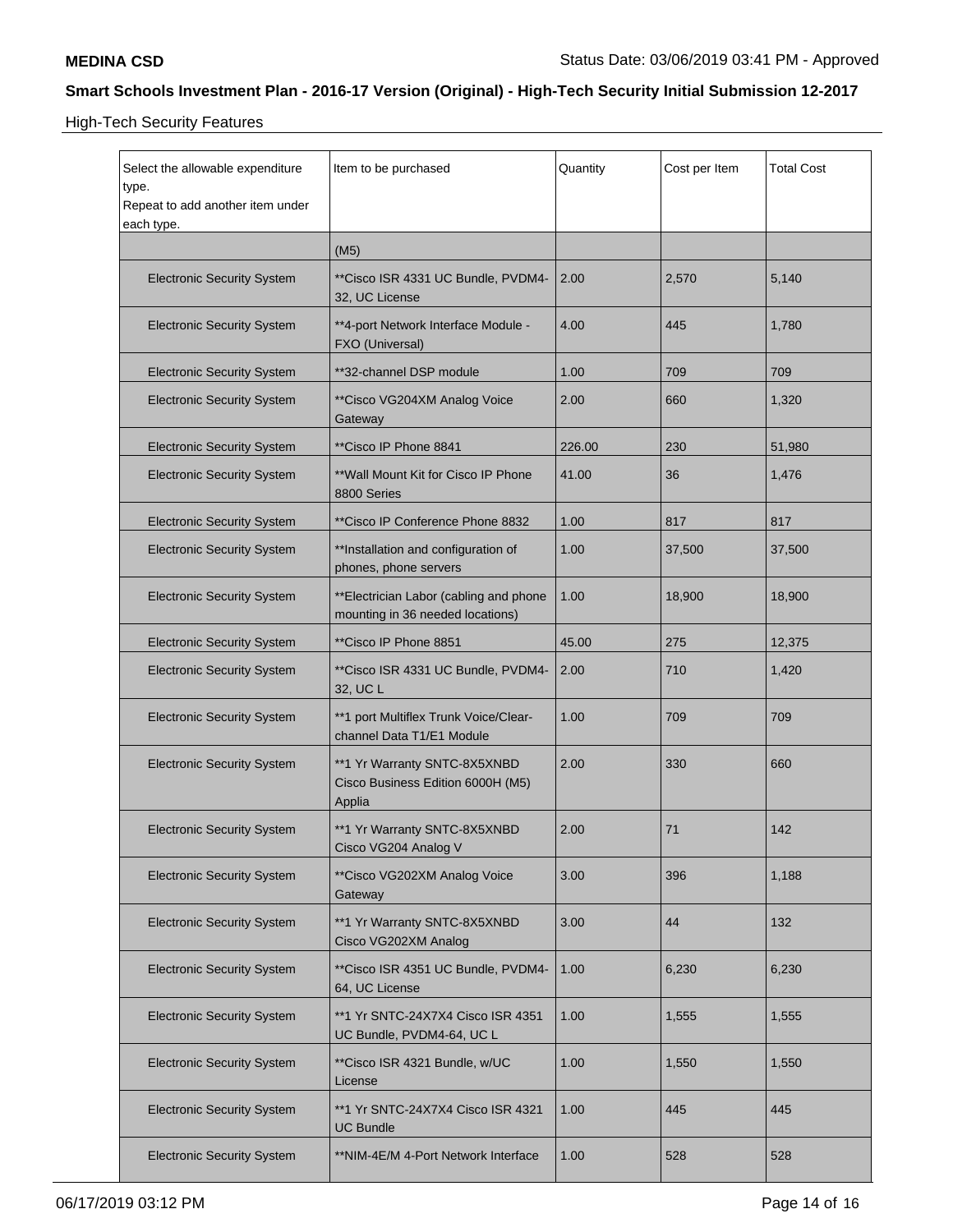High-Tech Security Features

| Select the allowable expenditure<br>type.<br>Repeat to add another item under<br>each type. | Item to be purchased                                                                                             | Quantity | Cost per Item  | <b>Total Cost</b> |
|---------------------------------------------------------------------------------------------|------------------------------------------------------------------------------------------------------------------|----------|----------------|-------------------|
|                                                                                             | Module - Ear and Mouth                                                                                           |          |                |                   |
| <b>Electronic Security System</b>                                                           | ** 3yr Licensing; Collaboration Flex<br><b>Plan for Education: Cloud Meetings</b><br>(For 230 Seats x 36 Months) | 8,280.00 | $\overline{2}$ | 16.560            |
| <b>Electronic Security System</b>                                                           | ** 3yr Licensing; On-Premises Calling<br>(For 230 Seats x 36 Months)                                             | 8,280.00 | 5              | 41,400            |
| <b>Electronic Security System</b>                                                           | ** 3yr Licensing; InformaCast Fusion<br>50 Fusion Users Subscription (For 230<br>Seats x 36 Months)              | 216.00   | 50             | 10,800            |